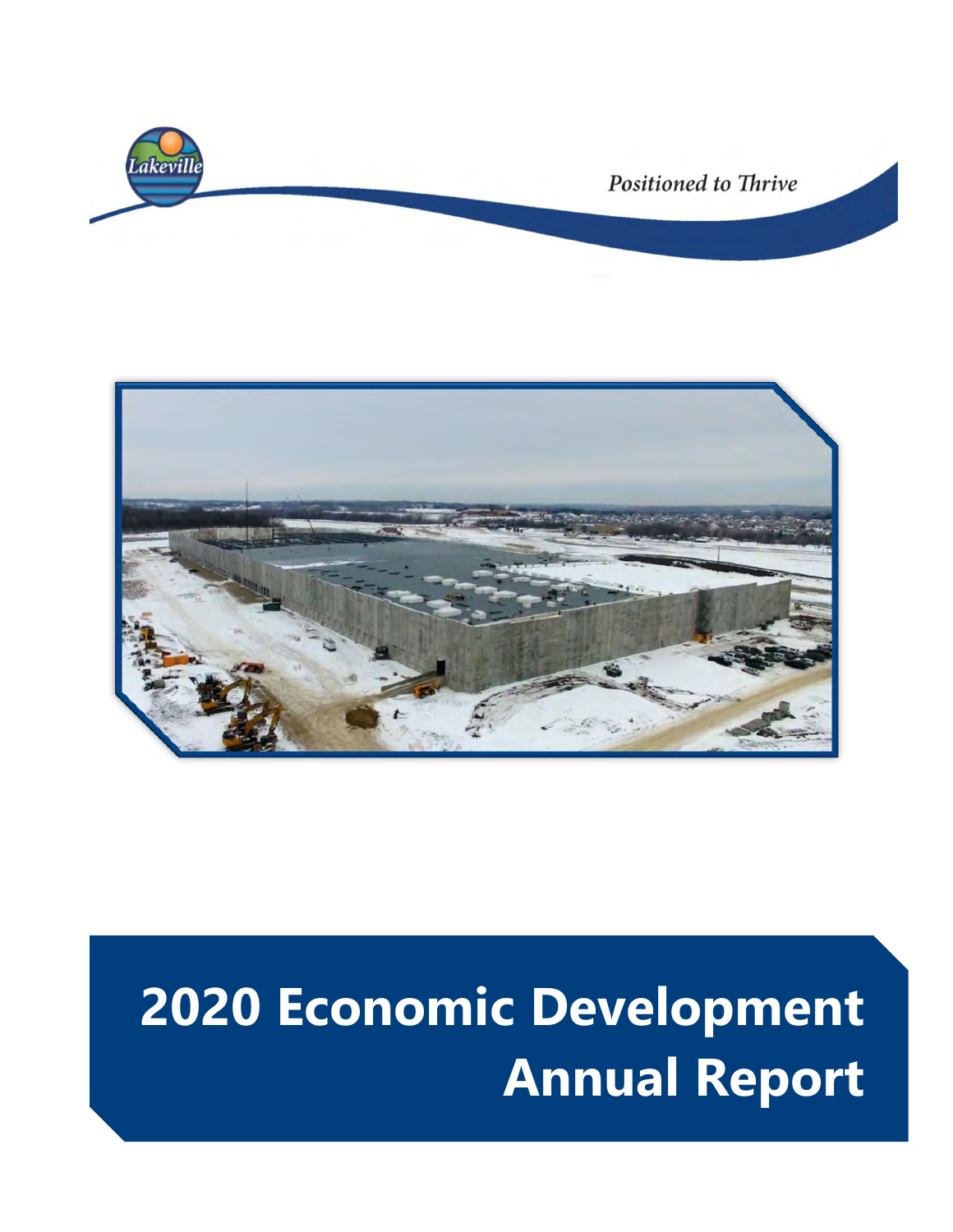## **About Lakeville, Minnesota**

The ideal combination of historic charm and modern convenience, Lakeville is a thriving city comprised of family-oriented neighborhoods, vibrant businesses and successful community partnerships. Working together, education, commerce, and local government have built a dynamic city that offers a wide array of shopping, housing and business development opportunities. Our parks, lakes, and award-winning schools are alive with countless cultural, recreational, educational and leisure activities. Lakeville is ideally positioned for easy access to the Twin Cities' numerous regional amenities and attractions. From a historic downtown to industrial and high-tech business parks, Lakeville continues to attract quality growth while maintaining the small-town feeling and high quality of life that makes it exceptional.

#### **Community Values**

#### **Diversified Economic Development**

We value the stability and independence provided by a strong, diversified local economy.

#### **Good Value for Public Services**

We value high-quality public services delivered cost effectively.

#### **Safety Throughout the Community**

We value living in a community where people feel safe everywhere they go.

#### **Design That Connects the Community**

We value a well-designed community and we place a priority on development that enhances connectivity and accommodates our changing needs.

#### **High Quality Education**

We value and are committed to high quality education that sets us apart.

#### **A Home for All Ages and Stages of Life**

We value living options for people of all ages and stages of life.

#### **A Sense of Community and Belonging**

We value the sense of belonging that comes from our traditions and institutions, and we strive to support and preserve them.

## **Lakeville Demographics**

Population: **65,831\*** Population change since 2010: **17.6**%**\*** Median Household Income: **\$110,212\*\*** Median Home Value: **\$339,100^^** 

\*Source: Metropolitan Council Population Estimates 2019

\*\*Source: U.S. Census Bureau, 2019 American Community Survey 5-Year Estimates

\*\*\*Source: MN DEED, Local Area Unemployment Statistics – December 2020

^^Source: Dakota County 2020

Median Age: **36.6\*\*** Unemployment in Lakeville: **3.2%\*\*\*** Number of Businesses in Lakeville: **1,332^**  Number of Jobs in Lakeville: **15,888**^



<sup>^</sup>Source: MN DEED, Quarterly Census of Employment and Wages – Q2 2020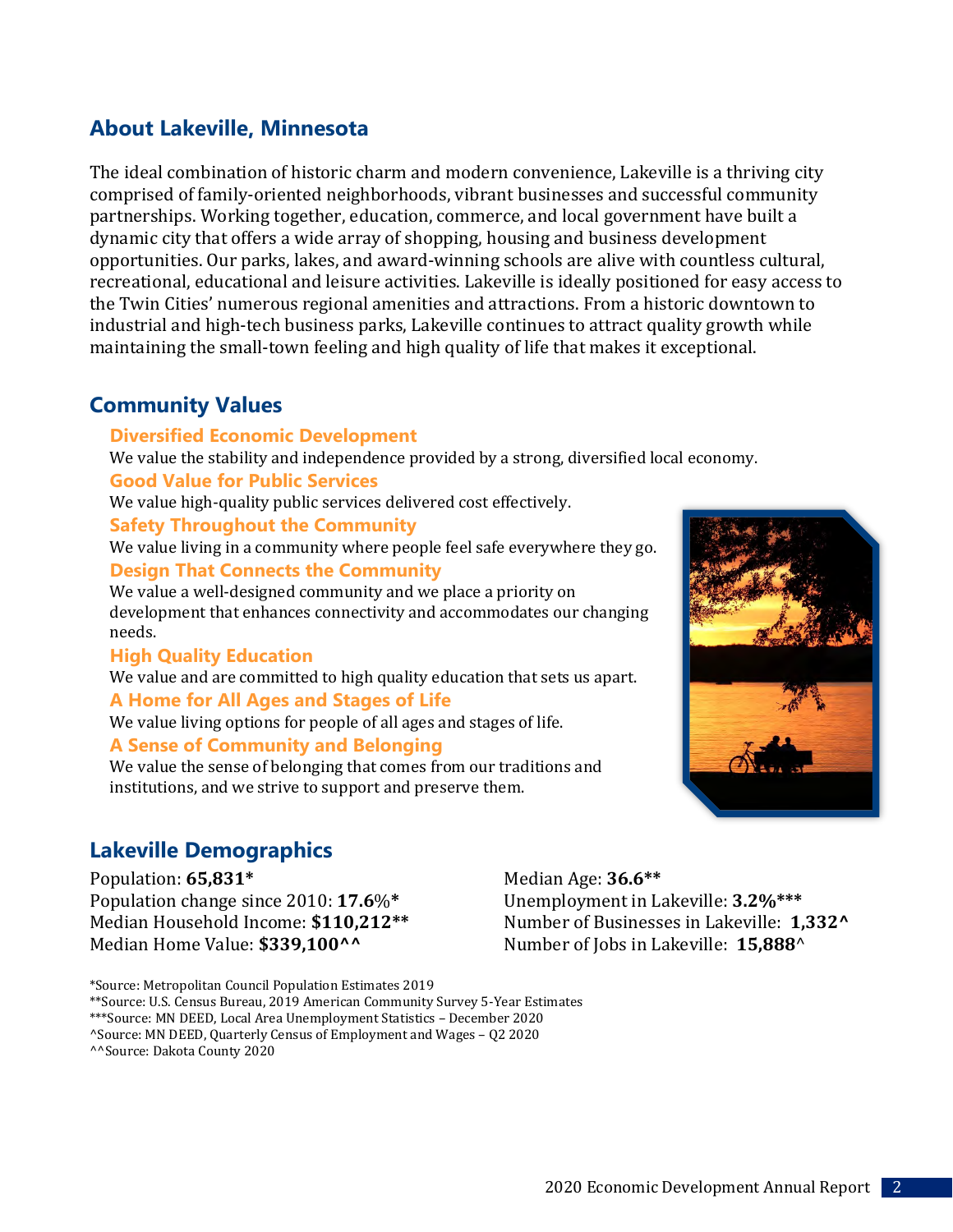## **Residential Growth**

The City of Lakeville experienced a record-setting level of development activity in 2020. The City issued building permits with a total valuation of \$442.3 million, which is the highest building permit valuation in the City's history. The previous record was set in 2019 with a building permit valuation of \$301.4 million. The City issued 824 residential permits in 2020 and 639 of those were single-family homes. The average building permit value on the 2020 single-family homes was \$295,086. According to Minnesota Housing First, Lakeville led the Minneapolis-St. Paul metropolitan area for residential permits, issuing over 400 more permits than Otsego, Woodbury, Cottage Grove and Plymouth. This is the eighth year in a row that Lakeville has led the metro area in residential permits.



Lakeville saw the completion of two multifamily developments in 2020: Edison at Spirit (160-unit, market-rate) and Kingsley Place (55-unit, senior independent). Springs at Lakeville (260-unit, market-rate) was partially occupied in 2020 and should complete construction in 2021. The City issued 176 townhome permits and nine apartment permits (totaling 408 units) in 2020.







2020 Economic Development Annual Report 3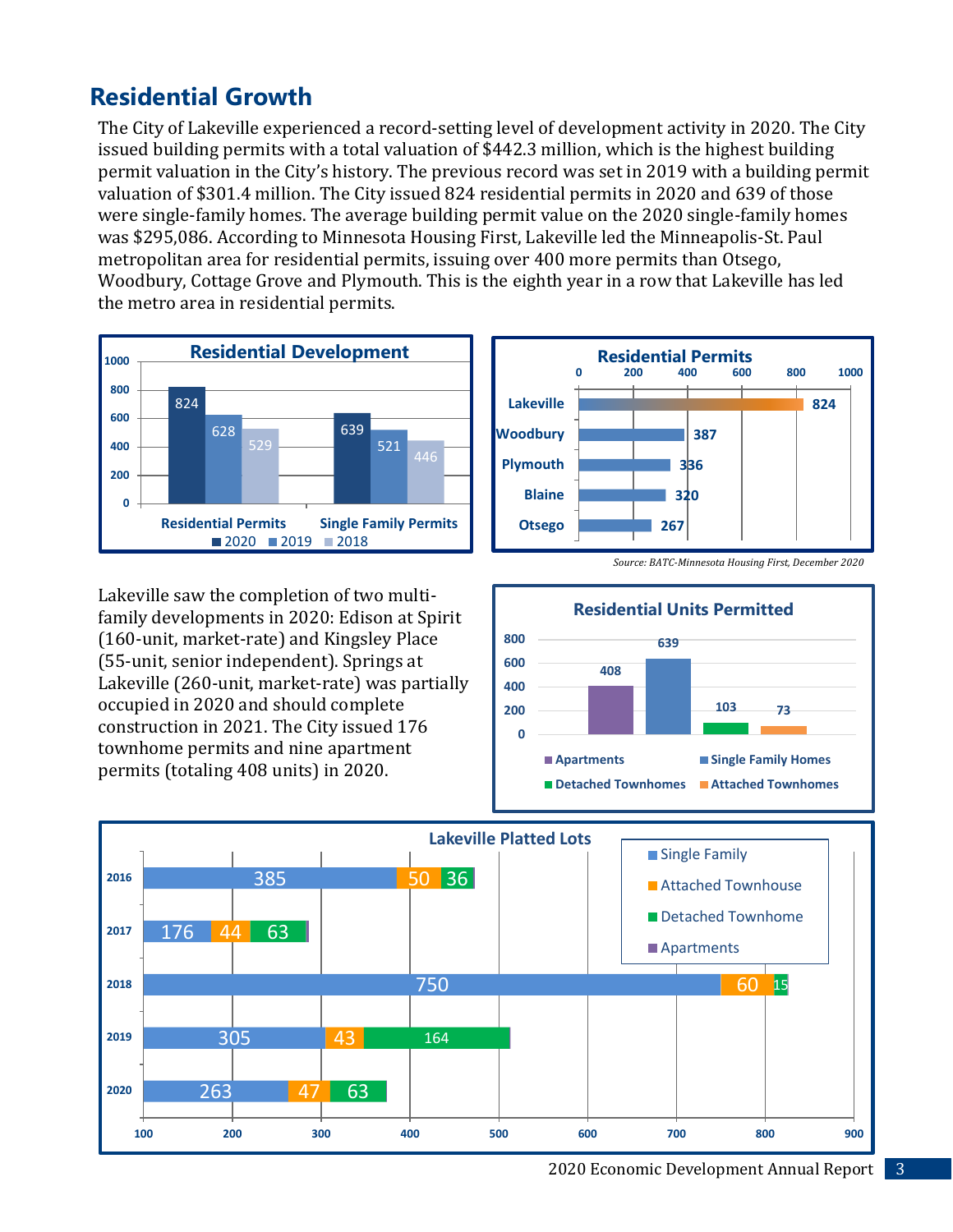## **Commercial Development**

## **New Commercial Businesses**

## • **Natural Balance Massage**

o Natural Balance Massage held a ribbon cutting on January 13 to celebrate its new location in Lakeville. The business specializes in relieving headaches, jaw, neck and back pain due to stress, poor posture and repetitive use strain.

## • **Hampton Inn and Suites**

o Hampton Inn and Suites hosted a ribbon cutting ceremony on January 14. The new four-story, 117-unit hotel is located at 20851 Keokuk Avenue, near Harry's Scratch Kitchen and Allina Clinic, and includes an indoor pool and a meeting room.

## • **Puppy Play & Stay**

o Puppy Play & Stay hosted a ribbon cutting ceremony on February 10 at 16320 Kenrick Loop, near Pleasant Hills Saddle Shop. The new business offers dog daycare, boarding and grooming.

## • **HealthPartners Park Nicollet Clinic**

o HealthPartners Park Nicollet Clinic opened in its new two-story, 28,420-square-foot medical office building at 18484 Kachina Court (near the corner of 185th Street West and Kenwood Trail) on February 24. The new building replaces the existing Park Nicollet Clinic and offers more health care services at the new Lakeville location.

## • **The Beauty Box**

o The Beauty Box opened in Lakeville at 17689 Kenwood Trail. The business is a beauty boutique and spa that offers beauty services, products and boxes.

## • **Camping World**

o Gander Outdoors remodeled its location in 2020 and changed its name to Camping World. Camping World sells RVs and campers, as well as outdoor gear.

## • **Caravel Autism Health**

o Caravel Autism Health held a ribbon cutting on June 24. The new business is located at 10450 185th Street West, Suite 100 and provides autism diagnostic evaluations, applied behavior analysis treatment plans and social skills training for children aged 2 and older.

## • **Actin FITT**

o Actin FITT hosted a ribbon cutting ceremony on July 9 at 8337 210th Street West. The new business is a gym and prevention center that offers personal training, group training and classes.

## • **Airlake Marketing & Advertising Agency**

o Airlake Marketing & Advertising Agency held a ribbon cutting on August 5 at the business's new location in downtown Lakeville. The marketing agency, located at 20730 Holyoke Avenue, Suite 130, can assist clients with email marketing, social media, app development, copywriting and web design.

## • **South Metro Dance Arts Center**

o South Metro Dance Arts Center moved to its new location in downtown Lakeville at 20775 Holt Avenue. South Metro Dance offers classes for all levels of dance.

## • **Any Lab Test Now**

o Any Lab Test Now opened at 20200 Heritage Drive. The business provides a variety of lab testing onsite and most test results are available within 24 – 72 business hours after specimen collection.



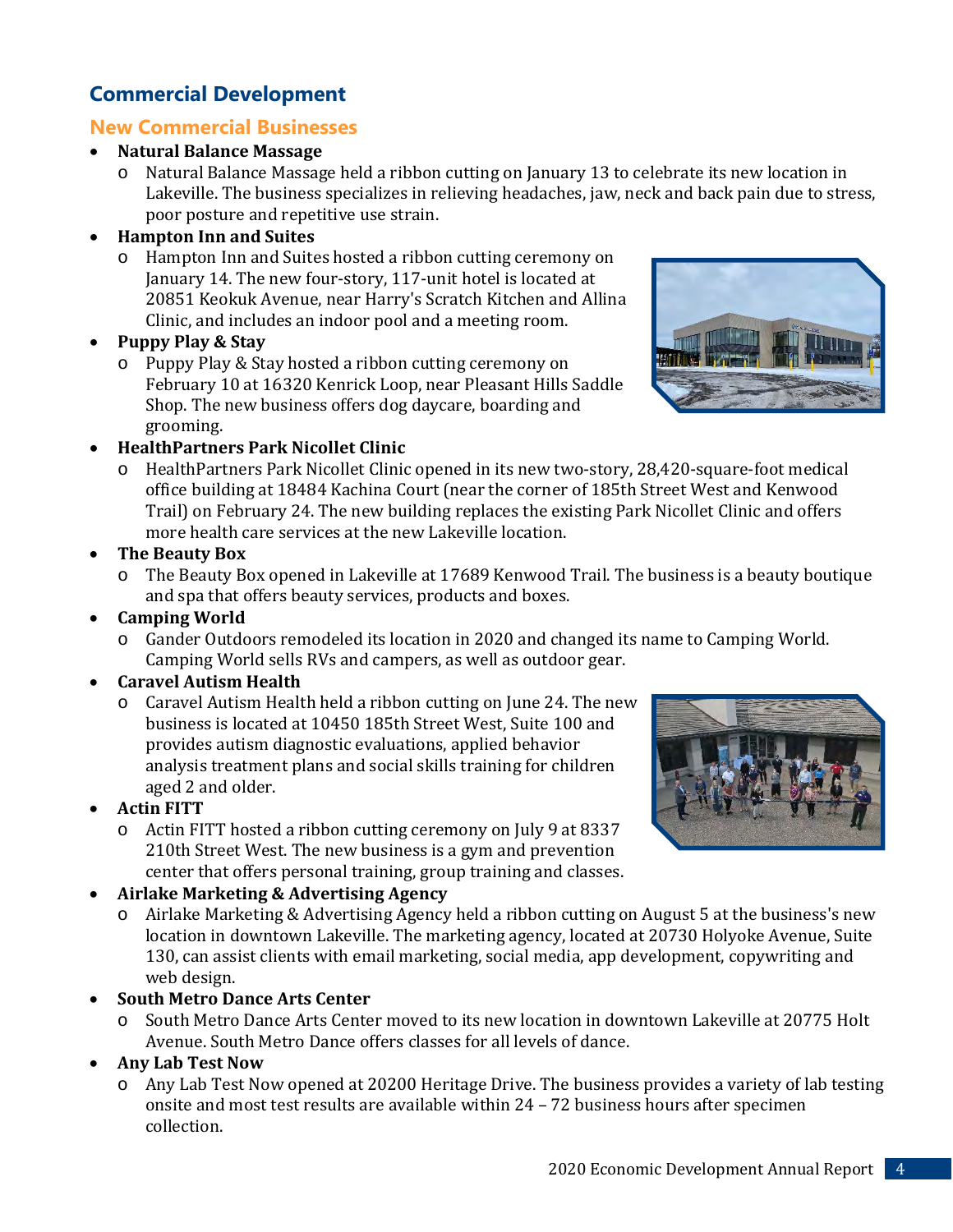- **Lakeville Nutrition** 
	- o Lakeville Nutrition remodeled the space at 20769 Holyoke Avenue and opened in late 2020. The business serves health shakes and herbal teas.
- **Children's Minnesota Specialty Center**
	- o Children's Minnesota Specialty Center is open at 18432 Kenrick Avenue. The new location offers occupational therapy, physical therapy, feeding therapy and speech therapy.

## **Under Construction in 2021**

#### • **Springs at Lakeville**

o Springs at Lakeville is nearing completion on the construction of its 260-unit apartment development. The new housing option is located at 17400 Glacier Way and includes amenities such as an outdoor pool, barbeque area and fitness center.

#### • **The Moments of Lakeville**

- o The Moments of Lakeville held a groundbreaking ceremony on February 27. The Moments, located at 16258 Kenyon Avenue, is constructing a two-story, 78,000-square-foot building expansion to the west. The building addition will house 60 new memory care units.
- **Hotworx Fitness Studio**
	- o Hotworx Fitness Studio was issued a permit in November to remodel the tenant space at 17693 Kenwood Trail. Hotworx is a

24-hour fitness studio that offers virtually instructed, infrared sauna workouts.

- **Red's Savoy Pizza**
	- o Red's Savoy Pizza is coming soon to Lakeville. In December the business was issued a permit to build-out the tenant space at 17450 Kenwood Trail, formerly a Caribou Coffee.

#### • **Northlake Loft Apartments**

o Northlake Lofts Apartments were approved in June. The apartment project was submitted by Roers Investments LLC and will construct a 208-unit, four-story market rate apartment building near the former Best Buy building and Speedway, located off of 185th Street and Orchard Trail.

#### • **The Pillars of Lakeville**

- o In November, the City Council approved an application from Oppidan for The Pillars of Lakeville, a 100-unit senior housing facility, located on the Crossroads Church site, located at 17671 Glacier Way. This was approved in conjunction with the Four Square Preschool and Daycare facility, which will have capacity for 240 children.
- **Arris Apartments**
	- o In December, the City Council approved the Arris Apartments project, a 197-unit apartment building that will be located east of Kenrick Avenue and north of 173rd Street, just south of Fleet Farm.

#### • **Keokuk Liquor Store**

o The Keokuk Liquor Store was approved by the City Council during its December 21 meeting. The proposed fourth liquor store will be located on Keokuk Avenue near Harry's Scratch Kitchen and Speedway.





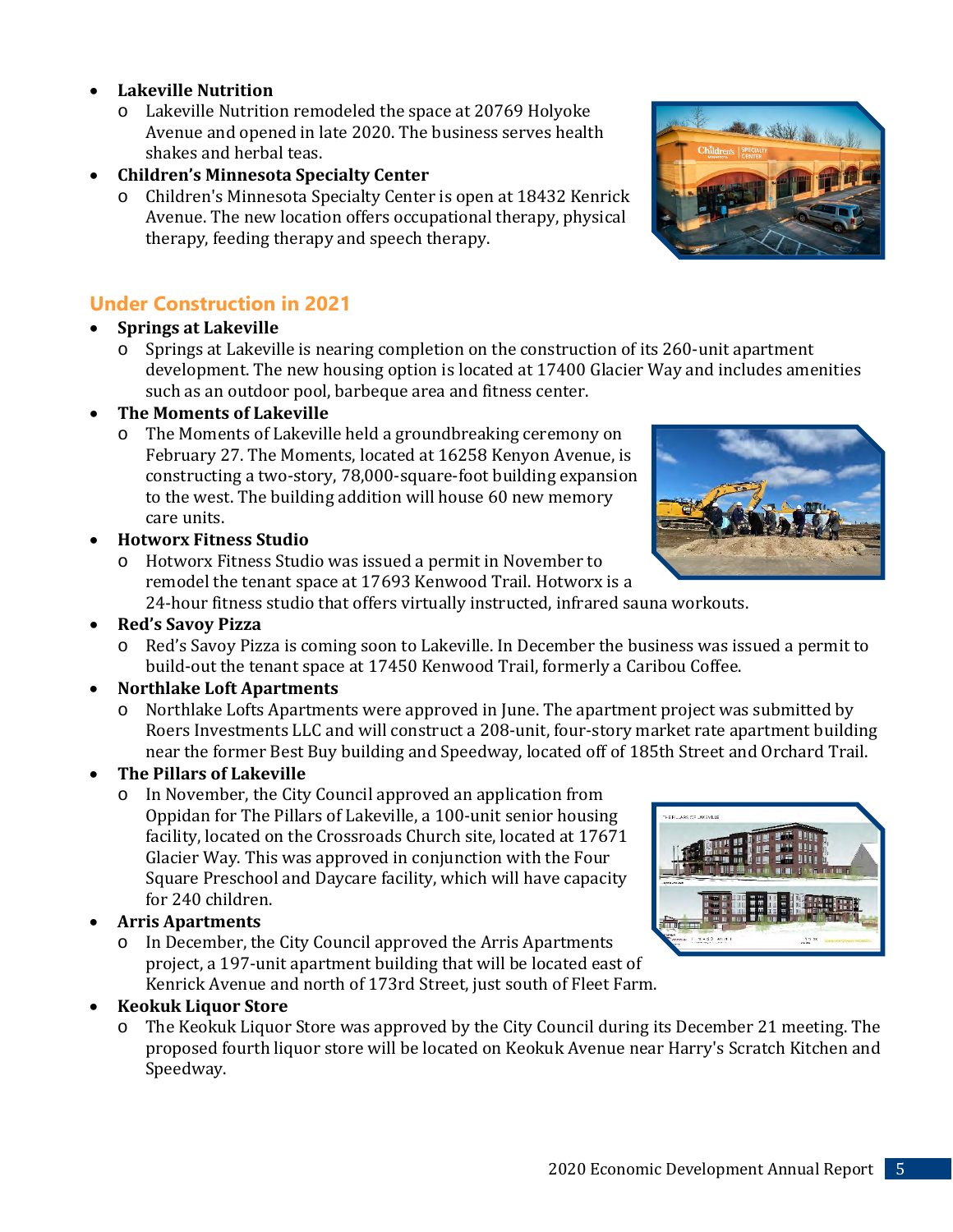## **Completed Construction in 2020**

#### • **Edison at Spirit**

o The Edison at Spirit development completed construction and opened in 2020. The 160-unit apartment building is located in the Spirit of Brandtjen Farm development and offers amenities such as an outdoor pool, fitness center and clubhouse.

#### • **Kingsley Place**

o Construction is complete on Kingsley Place, the 55-unit, fourstory senior independent living facility with a wellness center and underground parking, located in the northwest corner of Kenwood Trail (CSAH 5) and Klamath Trail. This building and the original Kingsley Shores facility are connected by a second story skyway and through the underground parking garages.



*Photo Source: ISG*

#### • **Recycle Minnesota**

 $\circ$  Recycle Minnesota has completed construction of the 21,240-square-foot building addition to its existing 41,834-square-foot recycling facility located at 8812 215th Street. The business also added a 69-foot tall storage silo on the property which will store recycled glass, such as beverage bottles and food jars, that is then periodically loaded into a semi-trailer for over-the-road transport.

#### • **Polytek Surface Coatings**

o Polytek Surface Coatings has completed construction on its new two-story, 17,218-square-foot office and warehouse building at 7850 Lakeville Boulevard. This business was previously located in a smaller leased space in the Hebert Building III on Heron Way.

#### • **U-Haul Moving & Storage of Lakeville**

o U-Haul Moving & Storage of Lakeville opened at 7400 Lakeville Boulevard (off of Cedar Avenue) in late 2020 in the company's new 131,307-square-foot, three-story climate-controlled selfstorage building. The facility includes self-storage, an office and retail showroom, and U-Haul trucks and trailers for rent.



*Photo Source: ISG*



*Valuations include Building, Electrical, Mechanical, Plumbing and Sewer & Water Permits*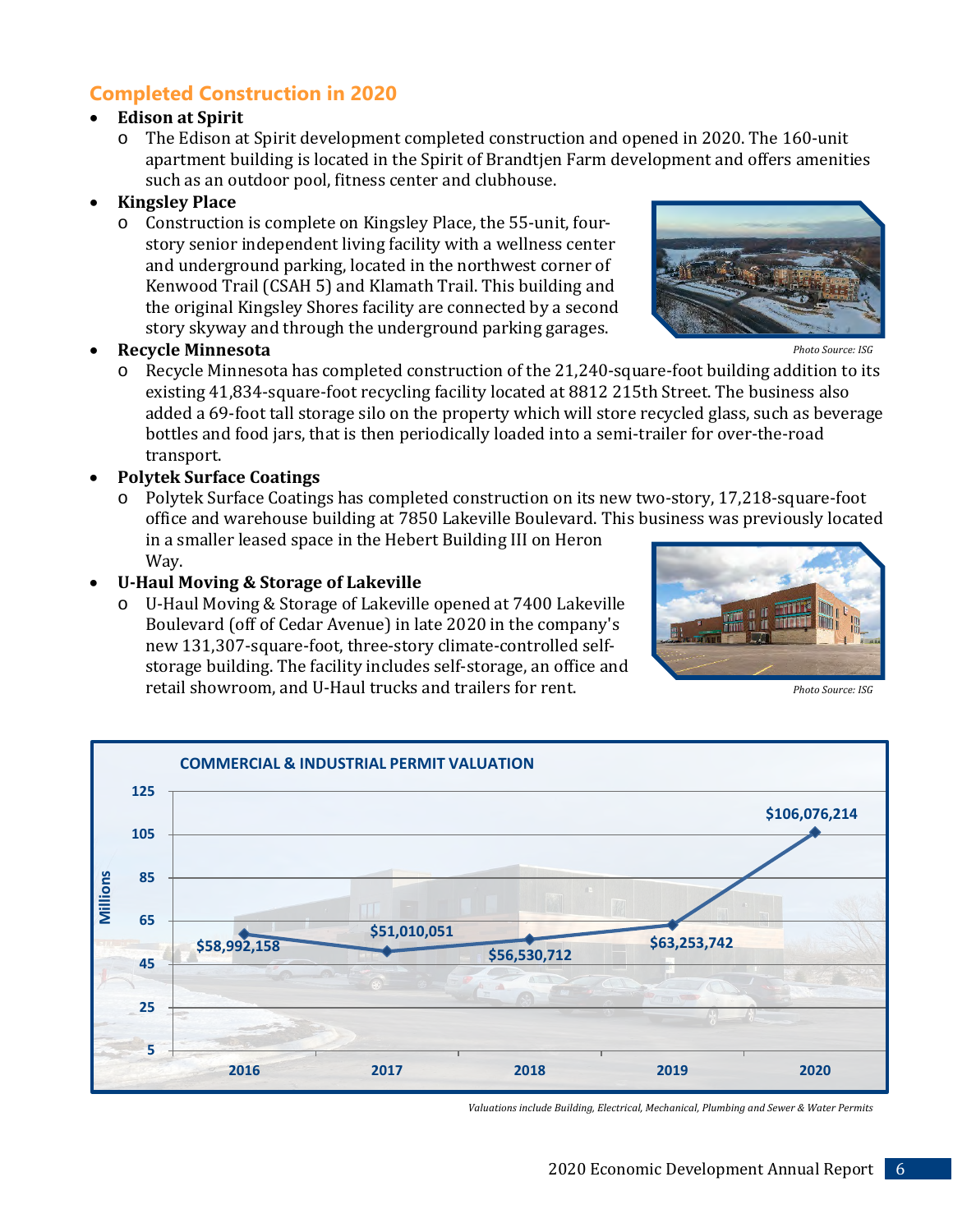# **Industrial Development**

#### **McNeilus**

- Occupying 86,000 square feet in Launch Park First Addition building
- New business and additional jobs to Lakeville

## **FedEx Freight**

- 88,255-square-foot expansion
- Additional cross-dock space, expanded maintenance building and additional trailer parking

## **Sweet Harvest Foods**

- New 150,000-square-foot, twotenant warehouse building
- New business to Lakeville

## **JD Woodcraft**

- 18,288-square-foot addition
- Growth and expansion of existing Lakeville business

## **Superior Decks & Railings**

- New 62,000-square-foot building
- New business and additional jobs to Lakeville

## **Meridian Blue Construction**

- Conversion of an existing 28,000 square-foot building
- New business and additional jobs to Lakeville

## **Amazon XL Facility**

- 750,000-square-foot building
- Will fulfill large item orders
- \$45 million permit valuation
- 100-200 new jobs to Lakeville





















**Sweet Harvest** Foods

**FedE** 

**McNeilus** 





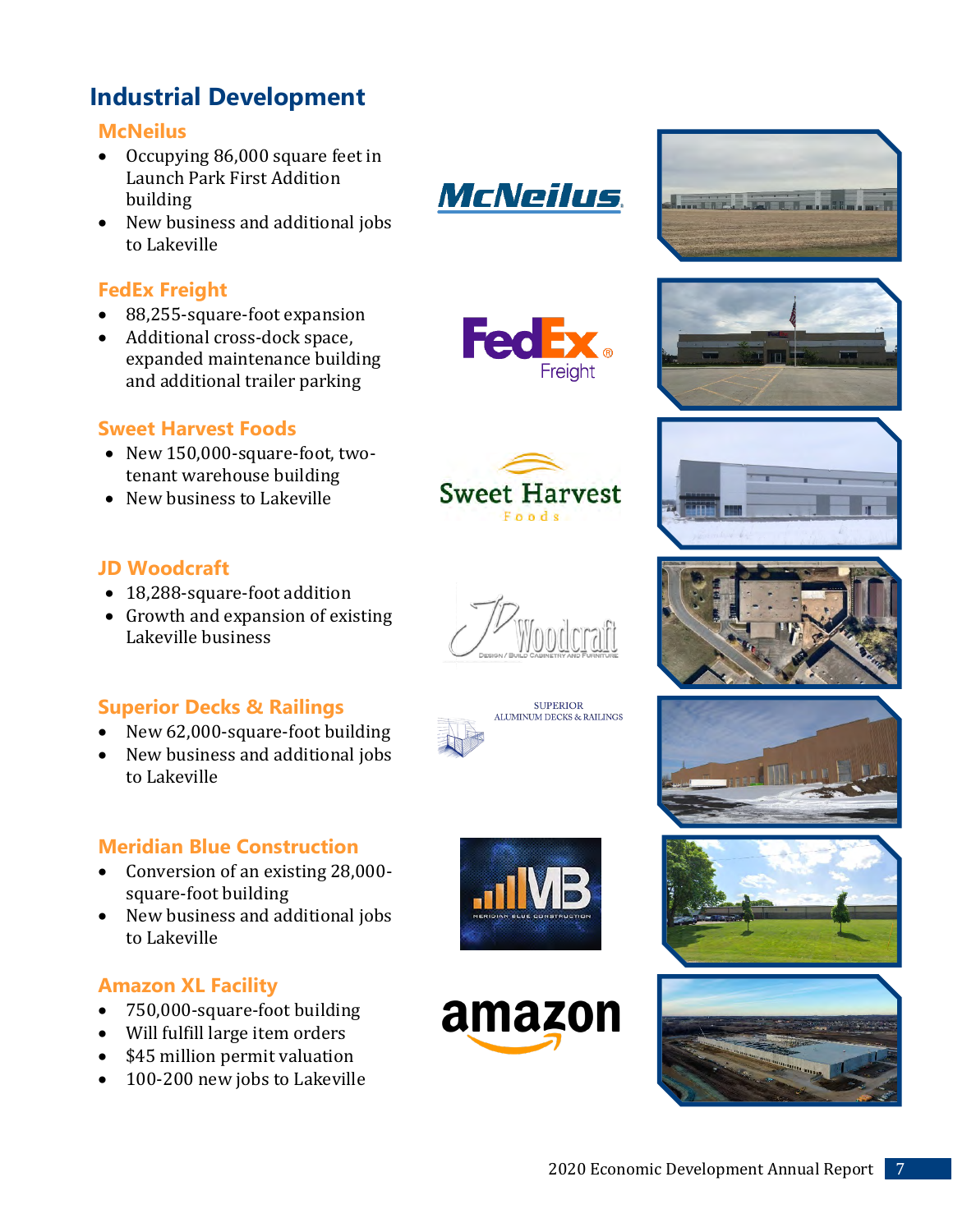## **Lakeville Business Employment**

The number of jobs in Q2 of 2020 was 15,942, a 10.5% decrease from 2019 due to COVID-19 closures and restrictions. However, Q1 numbers were in line with the previous quarter's employment levels and hiring is expected to increase as restrictions ease. The historically steady increase in employment is a positive indicator of business growth occurring in the City.



*Source: Minnesota Department of Employment and Economic Development, Quarterly Census of Employment and Wages. Data from Q2 of each year.*



In November 2020, Lakeville saw the unemployment rate increase to 3.2%. In comparison, Dakota County's unemployment rate for the same period was 3.7%, Minnesota's was 3.9%, and the United States was 6.4%.

#### **COVID-19 Response**

The COVID-19 pandemic brought challenges and hardship to Lakeville's residents and business community. In response, the City of Lakeville awarded 101 grants which infused \$1.1 million public grant dollars into local small businesses and nonprofit organizations who were negatively impacted by the challenging economic conditions in 2020. The City Council also approved a business liquor license fee reduction and a temporary outdoor dining policy (that remains in place until the local emergency declaration expires). In addition, the City supported efforts such as the Lakeville Cares program, free mask distribution via the Lakeville Area Chamber of Commerce, and a county-wide interactive business services map that identified those businesses that were operating and open to the public.

## **Major Accomplishments**

The City Council approved the 2020-2023 Strategic Plan for Economic Development in January 2020. During the strategic planning process, the Economic Development Commission identified four strategic priorities: Business Retention, Expansion and Diversification; Maximize and Market Our Competitive Edge; Housing to Support Economic Goals; and Workforce Availability and Utilization. This document will help guide the City's economic development priorities and initiatives for the next four years in alignment with *Envision Lakeville's* community values and strategic priorities.

**Unemployment**

*Source: Minnesota Department of Employment and Economic Development, Labor Market Information Office, Local Area Unemployment Statistics*